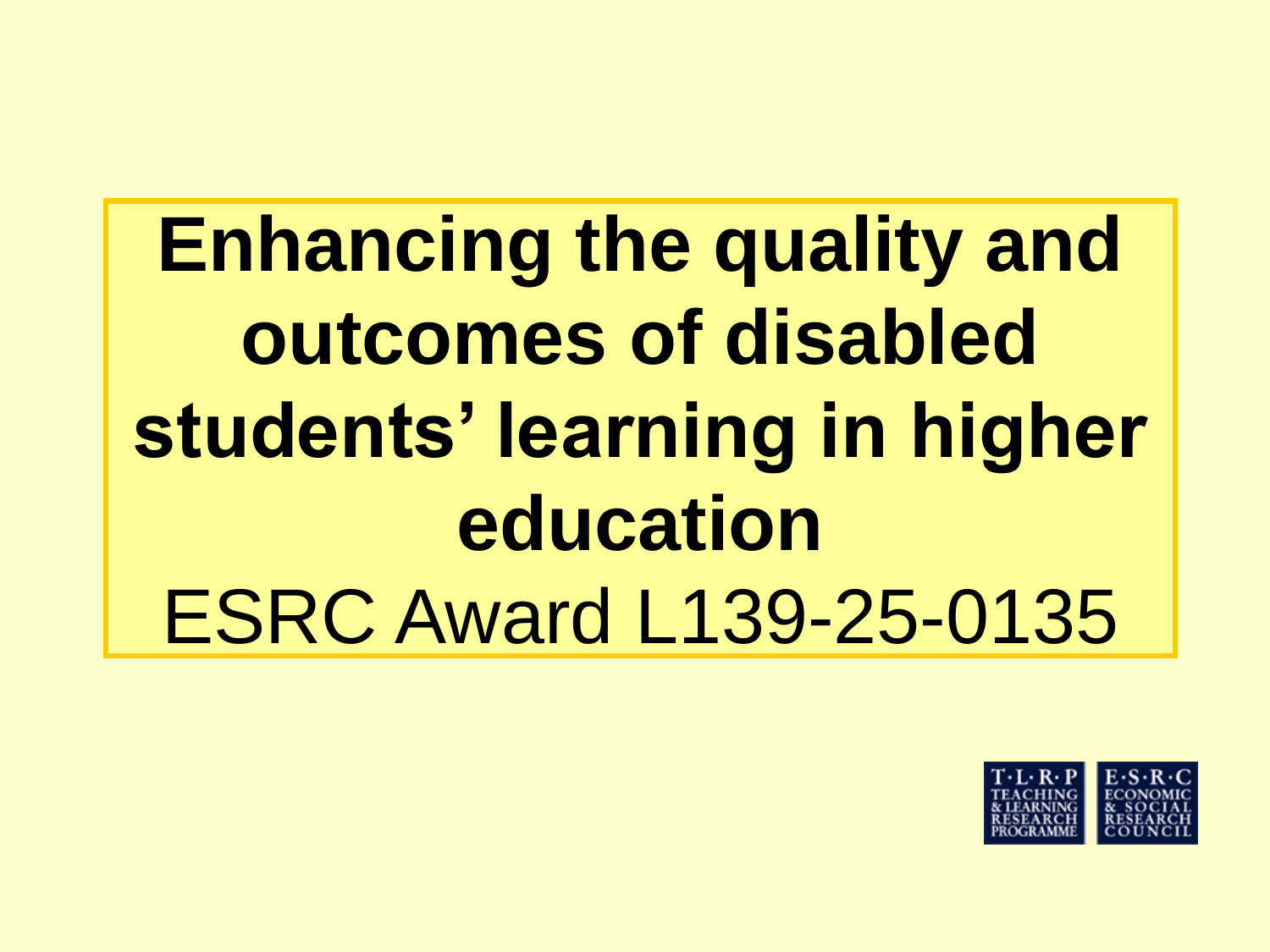### Location

- University of Gloucestershire
- University of Central Lancashire
- Lancaster University
- University of Edinburgh

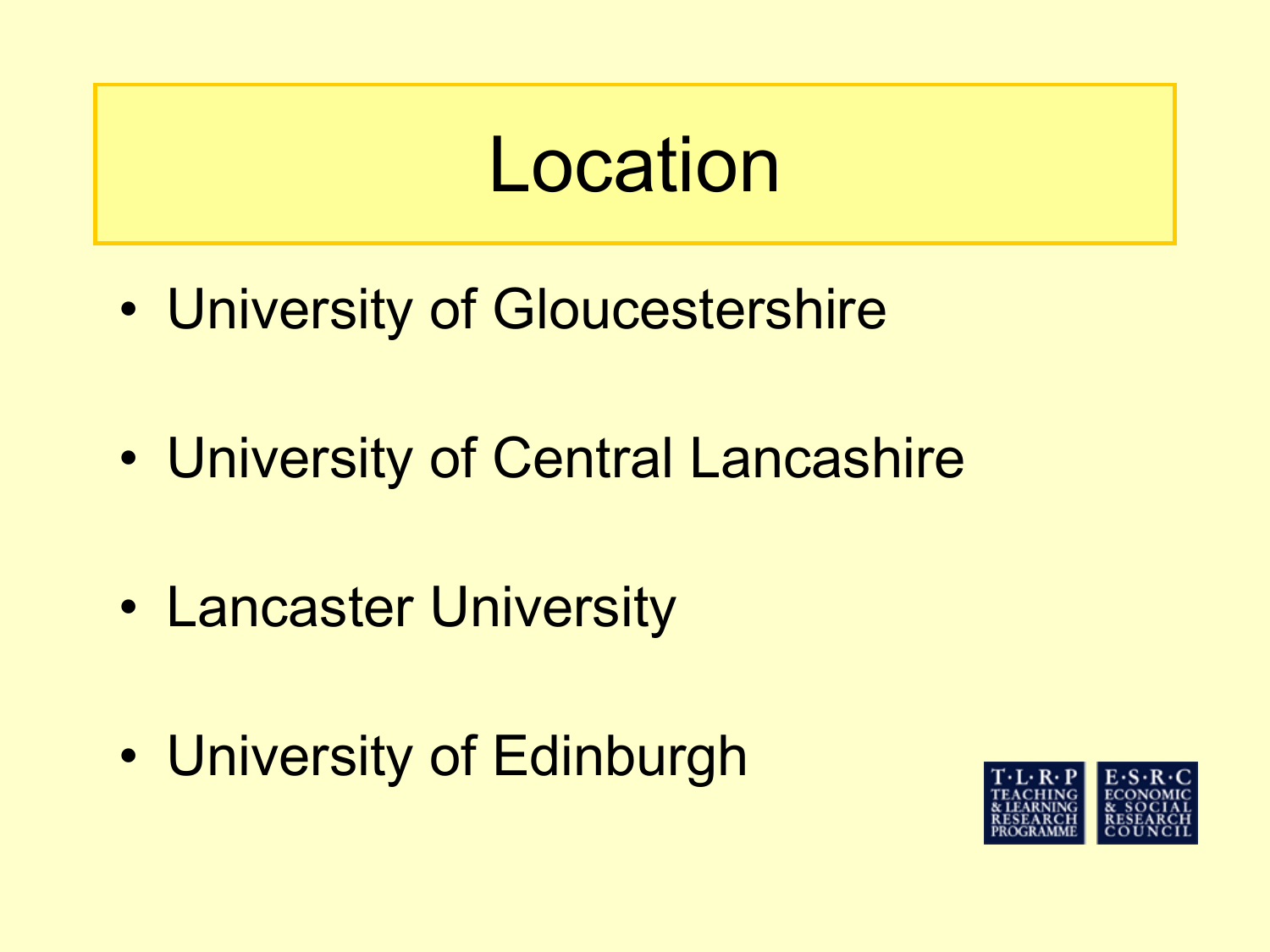# Aim

To understand how disabled students' academic performance and experience of teaching, learning and assessment varies by disability, subject studied and by type of institution, how this experience develops during their course and how their learning outcomes compare with those of nondisabled students*.*

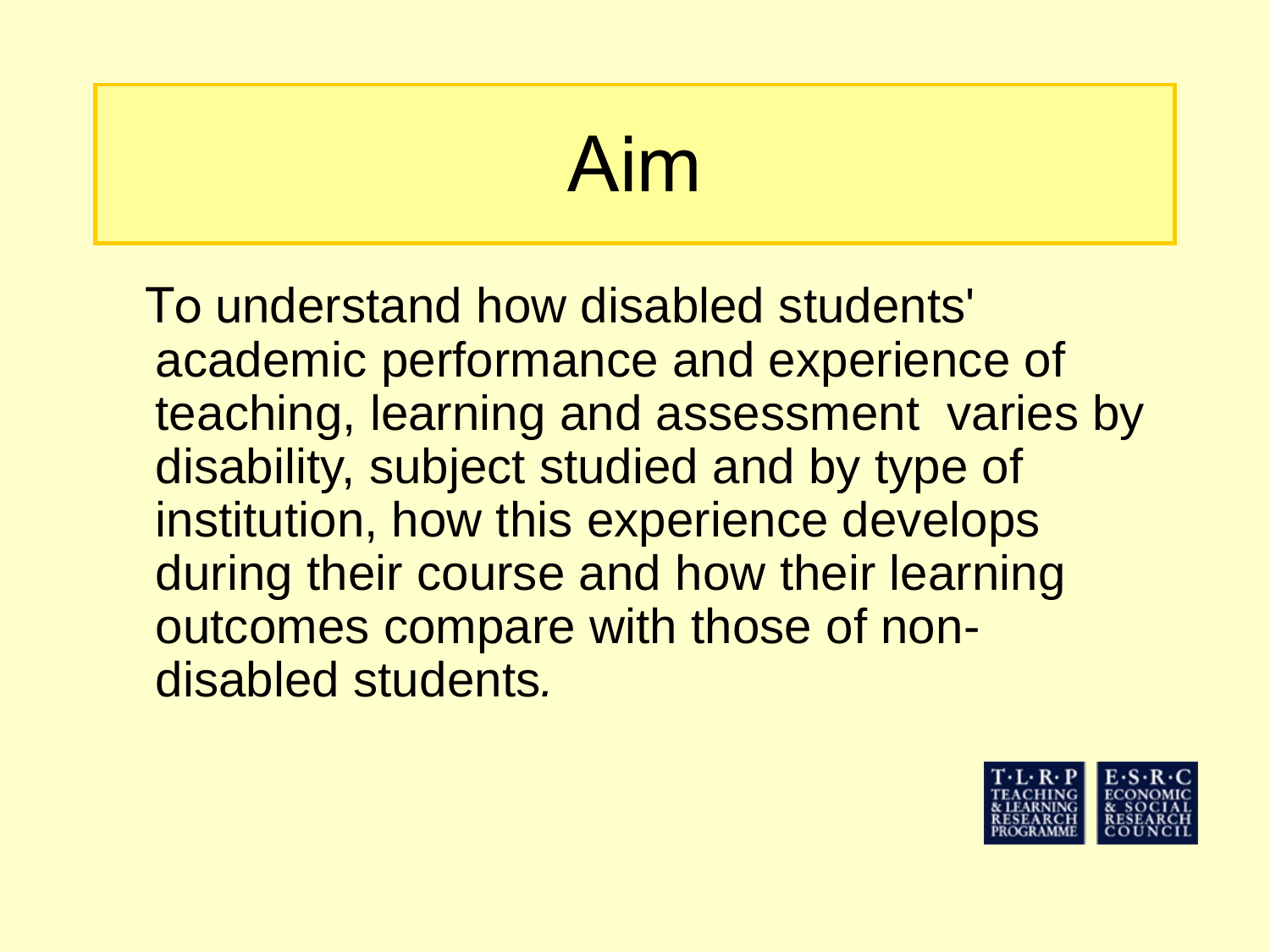Contribute to developing a theoretical framework for understanding the implementation of disability equality policies in teaching, learning and assessment in higher education. This will focus on the nature of subject and institutional barriers rather than individual student deficits

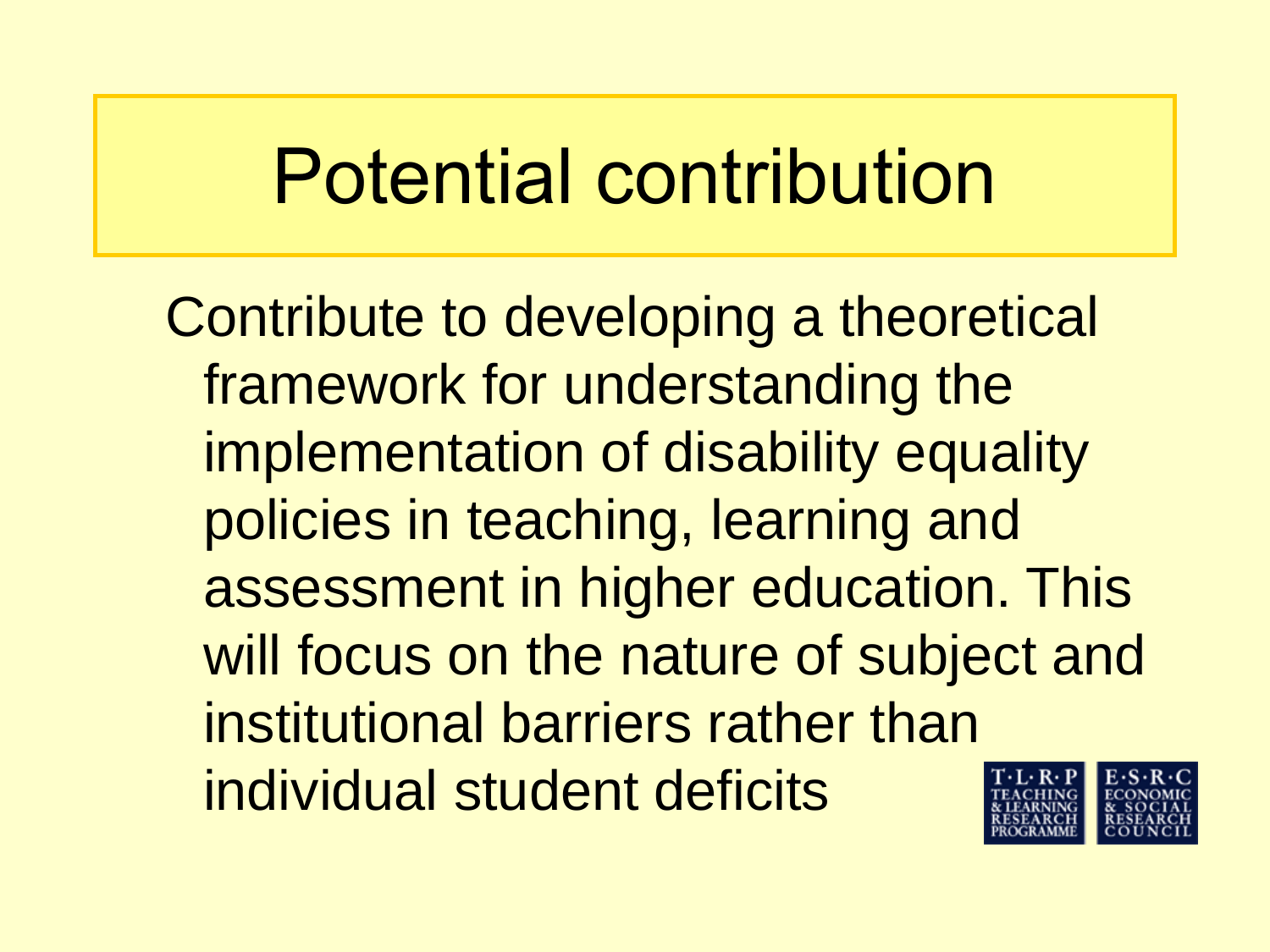Provide knowledge about the effectiveness of legislation (Part 4 DDA) as a trigger for change in teaching, learning and assessment policies and practices in higher education

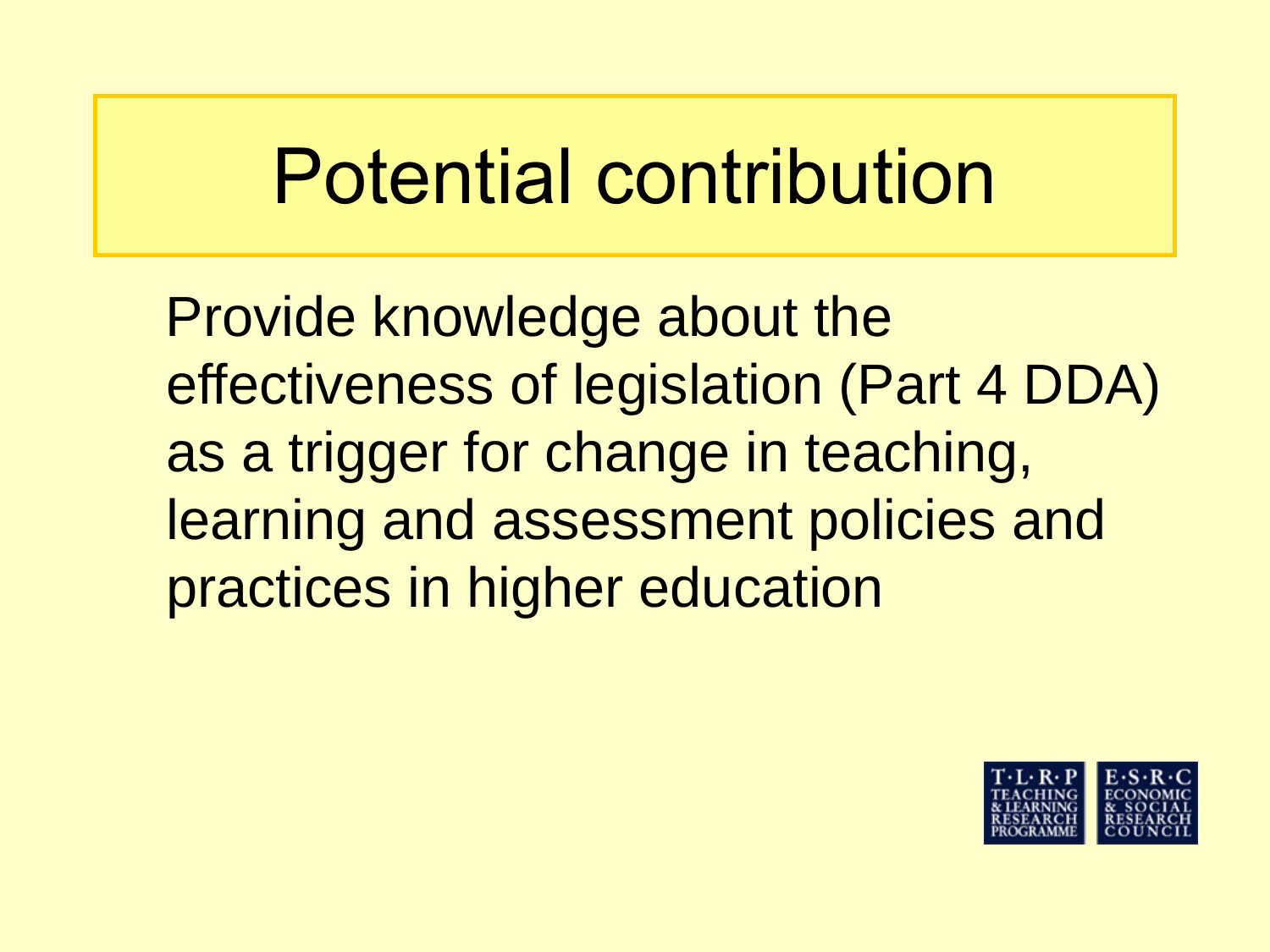Enhance the quality and outcomes of learning of disabled students in higher education

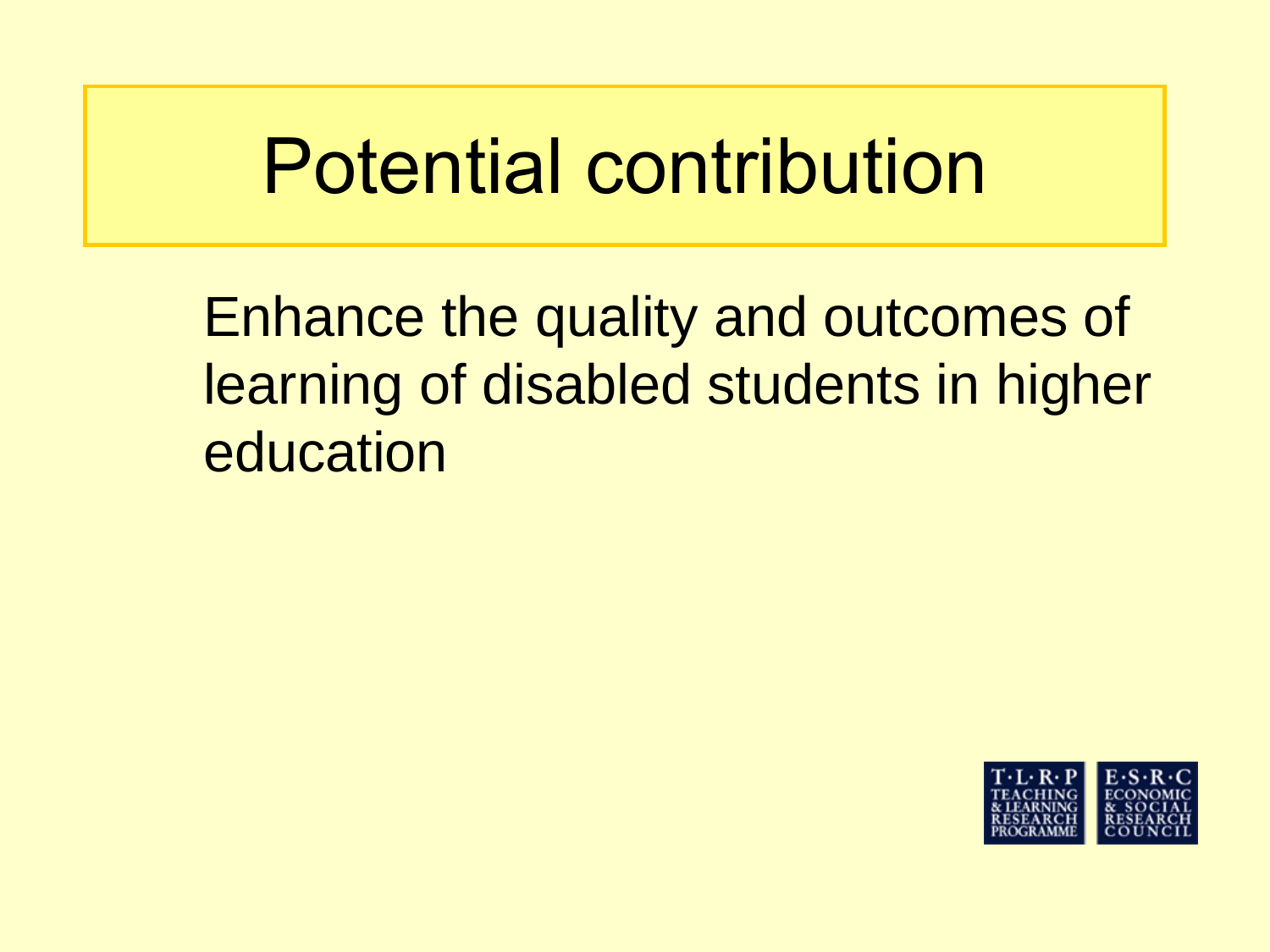Inform the development of disability policies in teaching, learning and assessment to enhance the educational outcomes of disabled students.